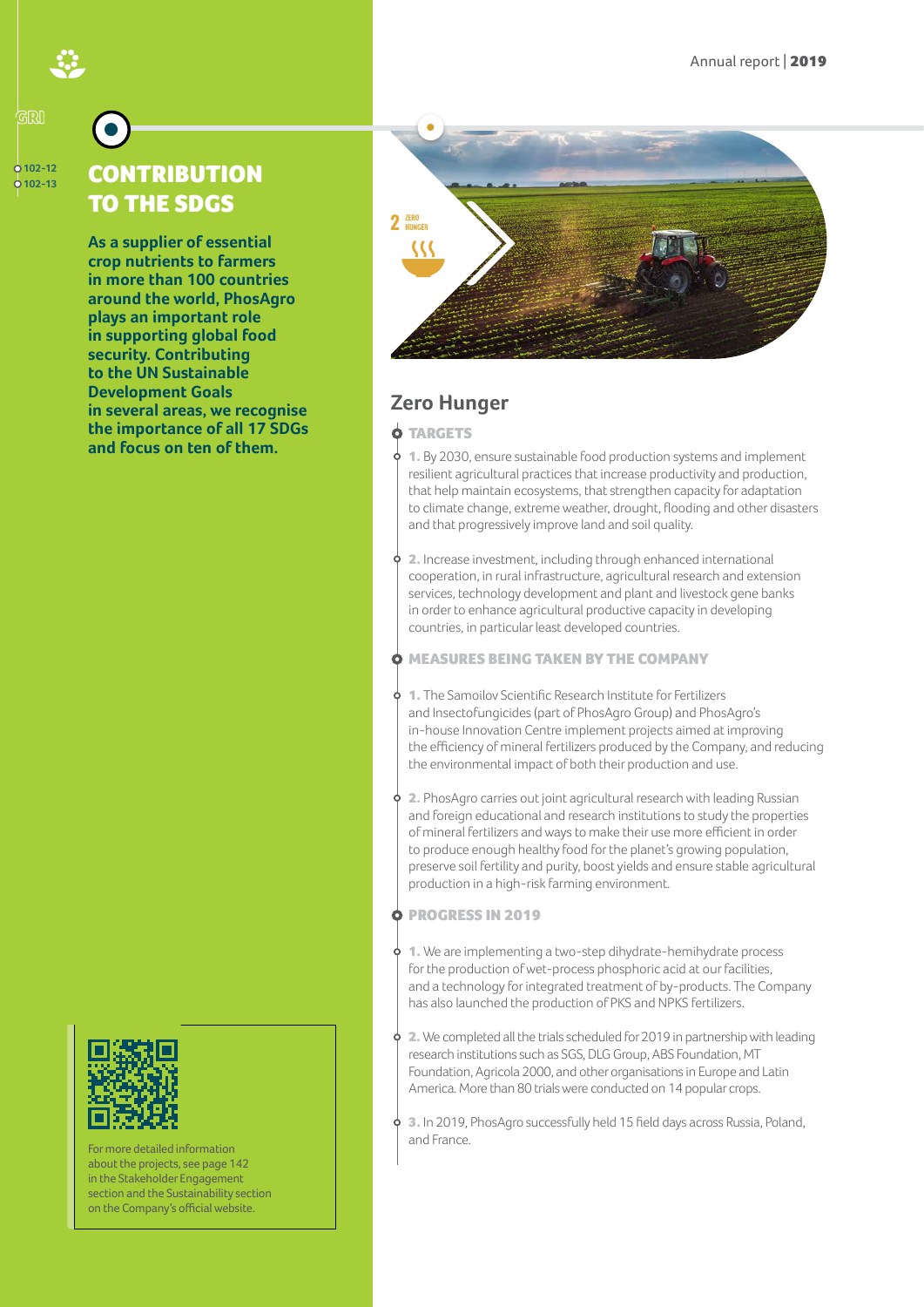

### **Ensure healthy lives and promote well-being for all at all ages**

#### **O** TARGETS

- 1. Achieve universal health coverage, including financial risk protection, access to quality essential health-care services and access to safe, effective, quality and affordable essential medicines and vaccines for all.
- 2. By 2030, substantially reduce the number of deaths and illnesses from hazardous chemicals and air, water and soil pollution and contamination.

#### MEASURES BEING TAKEN BY THE COMPANY

 1. PhosAgro supports the Bakulev National Medical Research Centre of Cardiovascular Surgery by investing in research on diagnosing and treating cardiovascular diseases, and advanced unplanned surgery. The Company runs the Health and Leisure and Improvement of Working Conditions social programmes for its employees.

Our another large-scale social initiative is the Educated and Healthy Children of Russia (DROZD) project. As part of our partnership

with local and regional administrations, we provide funding to healthcare facilities across our footprint.

- $\phi$  2. PhosAgro is also a member of the Safer Phosphates alliance, whose mission is to share knowledge and address concerns about heavy metals that are present in some phosphate-based fertilizers.
- **O PROGRESS IN 2019**
- 1. As part of the DROZD Village programme, a new gym has been opened in Kormezhka village, Balakovsky District, Saratov Region. The project was jointly funded by PhosAgro (RUB 300,000) and the local government (RUB 250,000).
	- In 2019, the number of children attending DROZD courses increased by 10.5% to 5,861.
- 2. We updated the design of the Company's website for the Safer Phosphates programme, improved navigation and optimised messaging. The website content was updated to reflect the recent developments in connection with the ongoing debates around cadmium in the European Union. It now includes information from the partners of the Safer Phosphates programme and regular updates available via social media.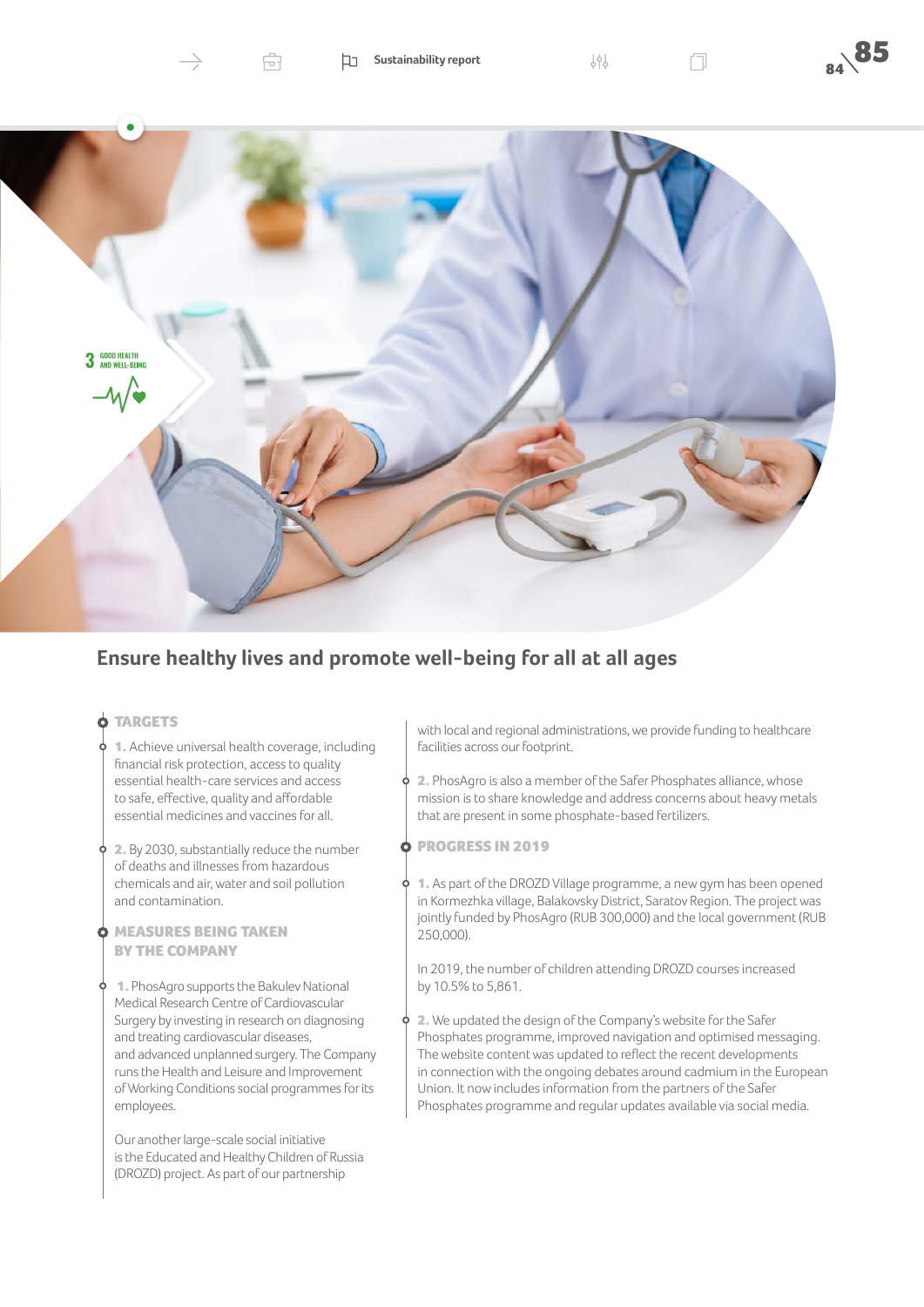

# **Quality Education**

#### **O** TARGETS

- 1. By 2030, ensure that all girls and boys complete free, equitable and quality primary and secondary education leading to relevant and effective learning outcomes.
- 2. By 2030, substantially increase the number of youth and adults who have relevant skills, including technical and vocational skills, for employment, decent jobs and entrepreneurship.
- 3. By 2020, substantially expand globally the number of scholarships for enrolment in higher education, including vocational training and information and communications technology, technical, engineering and scientific programmes, in developed countries and other developing countries.

#### MEASURES BEING TAKEN BY THE COMPANY

1. We implement the PhosAgro Schools project aimed at providing school students with career guidance, expanding their knowledge, sharing experience and enhancing the quality of education.

2. The Company has built strong partnerships with Russia's key mining universities based on bilateral agreements on internships, scholarships for the best students, and the High-Potential Graduates programme.

As part of the PhosAgro College initiative, we provide targeted funding to technical colleges to enhance their research base, supply them with necessary equipment, establish incentives for teachers and students, and offer career guidance.

3. In cooperation with the International Union of Pure and Applied Chemistry (IUPAC), PhosAgro supports the participation of young scientists from developing economies in Summer Schools on Green Chemistry.

PROGRESS IN 2019

1. PhosAgro Classes Fest in Sochi brought together 140 students from specialised classes created by PhosAgro in communities where it operates. A special playground was installed in Kindergarten No. 70 in Balakovo to help children learn road safety rules.

2. From the inception of PhosAgro Classes to the end of 2019, the total spend on refurbishment, repair, installation of new computer hardware and laboratory equipment in the schools of Cherepovets, Balakovo, Kirovsk and Volkhov exceeded RUB 410 mln.

3. In 2019, the second Summer School on Green Chemistry was held at the University of Dar es Salaam in Tanzania. Part of the Company's contribution was used to fund grants for talented young scientists from Africa.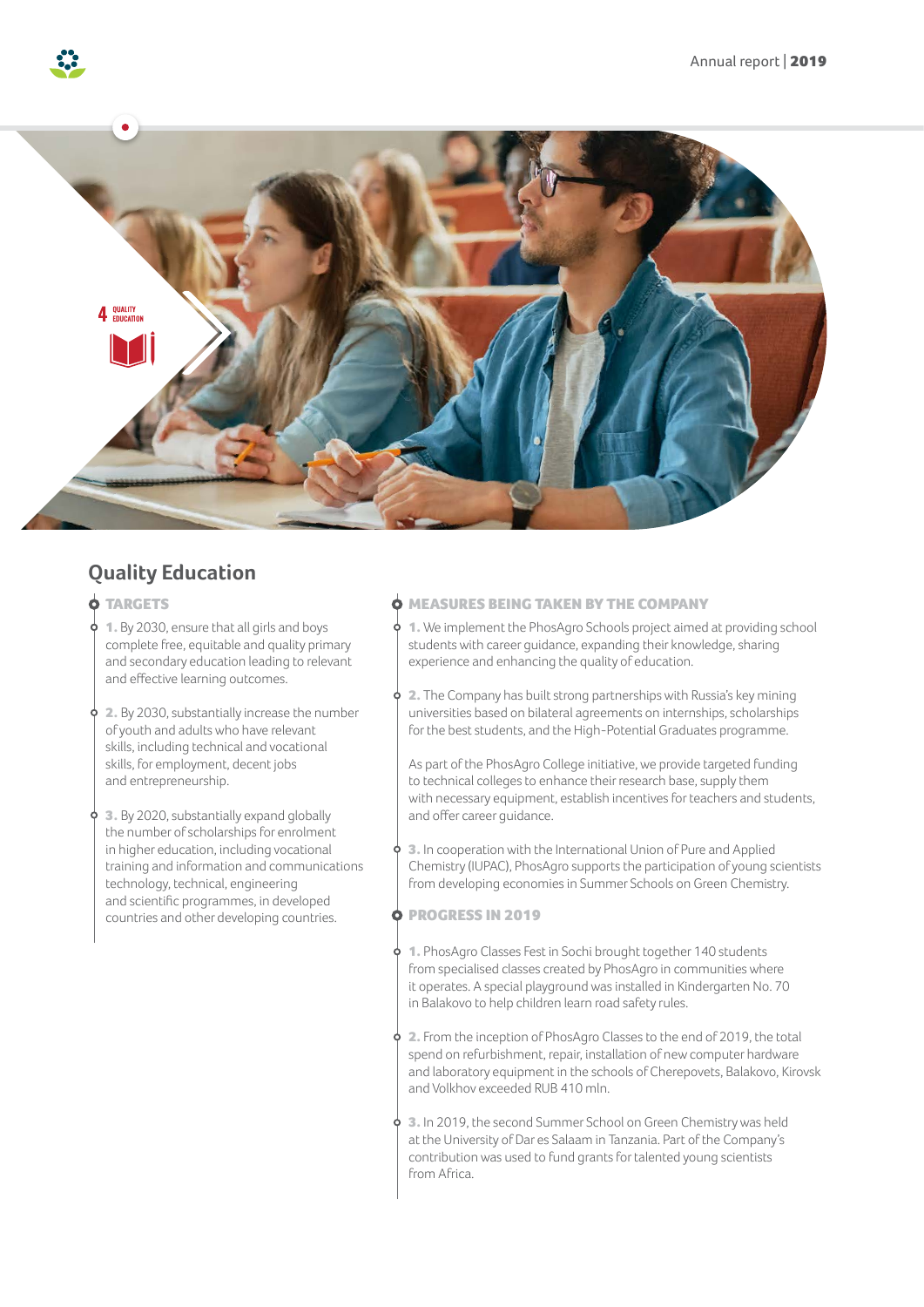

### **Clean Water and Sanitation**

#### **O TARGETS**

1. By 2030, improve water quality by reducing pollution, eliminating dumping and minimising release of hazardous chemicals and materials, halving the proportion of untreated wastewater and substantially increasing recycling and safe reuse globally.

2. By 2020, protect and restore water-related ecosystems, including mountains, forests, wetlands, rivers, aquifers and lakes.

#### MEASURES BEING TAKEN BY THE COMPANY

1. PhosAgro Group takes part in the Rehabilitation of the Volga River ò national project.

The Volkhov Branch of Apatit has implemented a closed-loop wastewater treatment system at its facilities to prevent the discharge of effluents into the Volkhov River.

The Kirovsk Branch of Apatit takes active measures under the programme to reduce discharge and improve wastewater quality.

- $\phi$  2. The Company supports the release of juvenile fish species into water bodies and tree planting initiatives.
- **O PROGRESS IN 2019**
- $\phi$  1. As part of the production upgrade, PhosAgro approved the initiative aimed at optimising water use by Apatit in Cherepovets. The programme looks to ensure efficient water use from surface water sources and reduce waste water discharge.
- $\phi$  2. 150,000 fingerlings of sterlet, salmon, carp and silver carp were released into rivers and water reservoirs in 2019 as part of the programme for the reproduction of aquatic bioresources.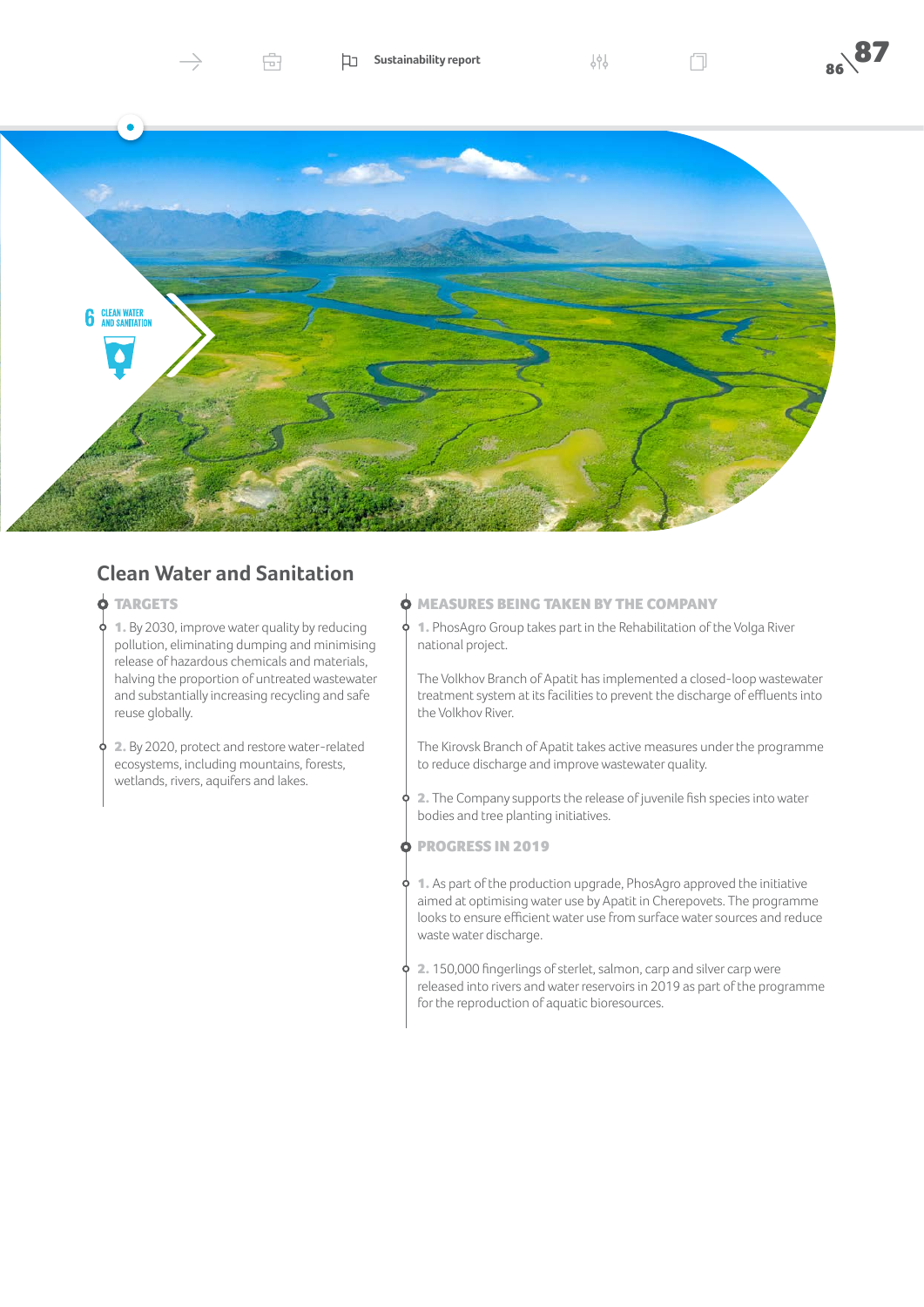

## **Decent Work and Economic Growth**

#### **O** TARGETS

- 1. Achieve higher levels of economic productivity through diversification, technological upgrading and innovation, including through a focus on high-value added and labour-intensive sectors.
- 2. Promote development-oriented policies that support productive activities, decent job creation, entrepreneurship, creativity and innovation, and encourage the formalisation and growth of micro-, smalland medium-sized enterprises, including through access to financial services.
- 3. By 2030, devise and implement policies to promote sustainable tourism that creates jobs and promotes local culture and products.
- **O MEASURES BEING TAKEN** BY THE COMPANY
	- 1. Being a leader in terms of labour productivity growth, the Company strives to push it even further by introducing new technologies

and staff training, as well as running efficiency improvement programmes and streamlining business processes.

Every year from 2013 to 2019, we increased our labour productivity by some 18%.

2. Apatit (Cherepovets) expects that production development investment projects implemented at its Kirovsk, Volkhov and Balakovo branches will create more than 500 new jobs for highly qualified employees by 2025. It also carries out a number of social programmes focused on healthcare, improvement of working environment, housing and social benefits to ensure decent working conditions.

3. The Company supports the Bolshoi Vudyavr project and the upgrade of the Khibini Airport, which will be a new growth area for the economies of the Apatity and Kirovsk regions. By making investments in the ski resort, we support small and medium-sized service, trade and hotel businesses in the region.

PROGRESS IN 2019 Ò

1. In 2013–2019 our labour productivity increased by an impressive 160% at PhosAgro's Kirovsk production site and by 170% at other Group's assets

2. In 2019, 100 new jobs were created at Apatit's Vostochny mine, including self-propelled machine operators, truck drivers, and support staff.

3. In 2019, the Company invested over RUB 800 mln in the Khibini Airport and Tirvas Sanatorium infrastructure. In five years, the aggregate tourist flow has seen a more than 300% rise, exceeding 175,000 people in 2019.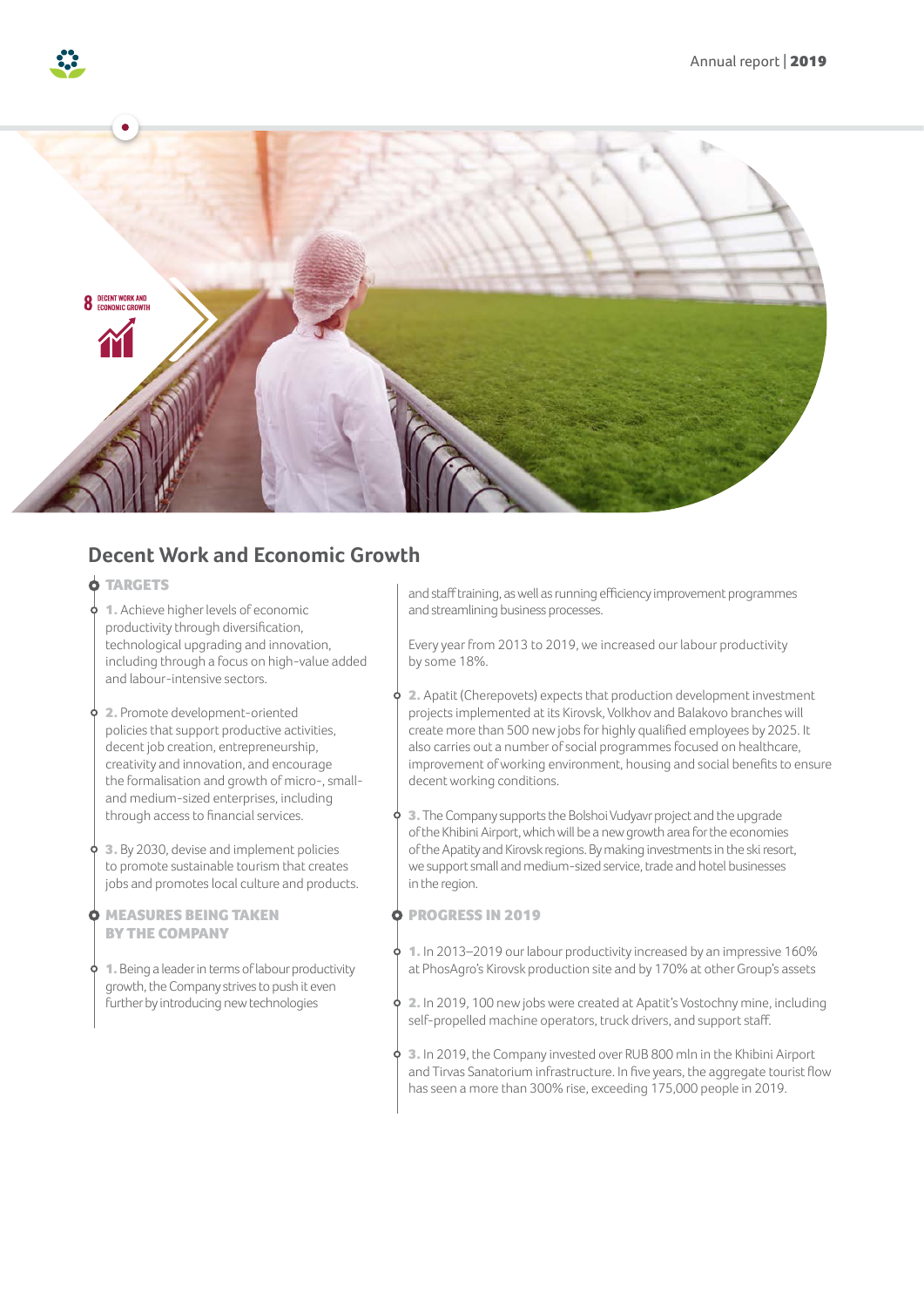



### **Industry, Innovation and Infrastructure**

Ĥ.

#### **O** TARGETS

1. By 2030, upgrade infrastructure and retrofit industries to make them sustainable, with increased resource-use efficiency and greater adoption of clean and environmentally sound technologies and industrial processes, with all countries taking action in accordance with their respective capabilities.

2. Enhance scientific research, upgrade the technological capabilities of industrial sectors in all countries, in particular developing countries, including, by 2030, encouraging innovation and substantially increasing the number of research and development workers per 1 mln people and public and private research and development spending.

#### **O MEASURES BEING TAKEN BY THE COMPANY**

1. PhosAgro has successfully implemented its Strategy 2020, the largest investment programme in the Group's history, resulting in 1.5x production expansion and reaching an output of up to 9.5 mln t of fertilizers and feed phosphates over the past five years. All the new facilities fully comply with the most stringent environmental laws and regulations in both Russia and Europe.

9. 2. The Samoilov Scientific Research Institute for Fertilizers and Insectofungicides (NIUIF), Russia's only and one of Europe's leading agrochemical research institutes, is part of PhosAgro Group. We support research aiming to develop green chemistry technologies, including those related to crop nutrients production.

- PROGRESS IN 2019
- $\phi$  1. PhosAgro, together with the Saratov National Research University, showcased the results of successful application of phosphogypsum in road construction over many years during the 5th Innovations in Road Construction International Forum in Sochi.
- 2. In 2019, we partnered with UNESCO to run the International Year of the Periodic Table of Chemical Elements.

We also supported the All-Russian Mendeleev Chemical Students Competition and the Mendeleev Congress on General and Applied Chemistry. The Company organised field conferences at the trial station of AgroGard's Orel branch, and also held field days.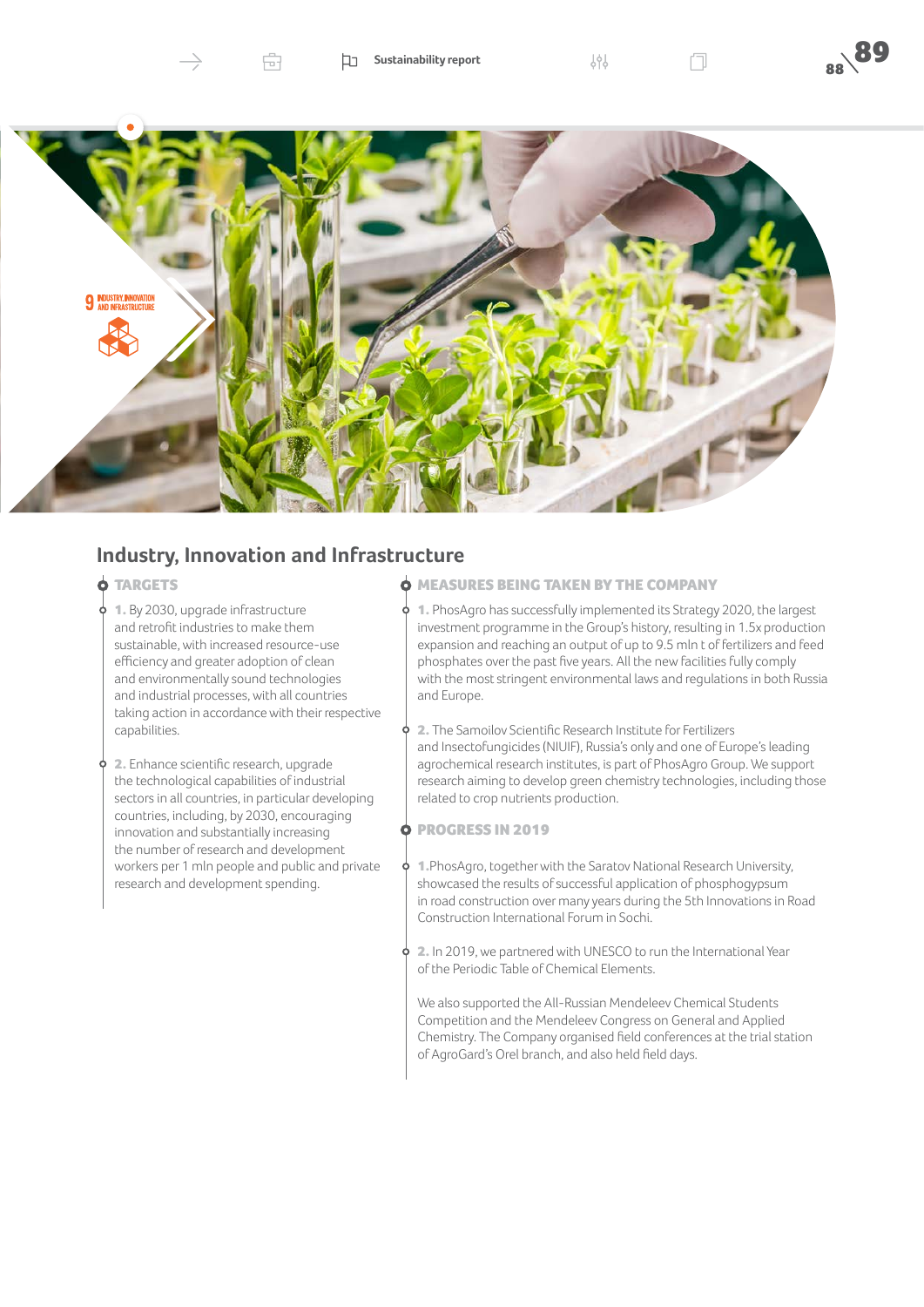

## **Sustainable Cities and Communities**

#### **O TARGETS**

By 2030, ensure access for all to adequate, safe and affordable housing and basic services and upgrade slums.

#### **O MEASURES BEING TAKEN BY THE COMPANY**

We ensure comfortable living environment for our employees and their families, as well as for the rest of local population across our footprint, investing in housing construction and social infrastructure development.

We are supporting a project for the development of Bolshoi Vudyavr Ski Resort and the upgrade of the Khibini Airport in Kirovsk and Apatity.

As part of our cooperation with the Murmansk Region Administration and in accordance with the partnership agreement for 2017–2019, PhosAgro provides co-funding totalling RUB 700 mln for social infrastructure projects and events.

PROGRESS IN 2019

A multi-storey residential building in Kirovsk and several buildings in Cherepovets were constructed under the corporate housing programme. In Volkhov and Balakovo, the Company's employees are offered subsidised mortgage loans. The number of apartments provided to the employees as part of the corporate housing programme has exceeded 2,500 by 2019.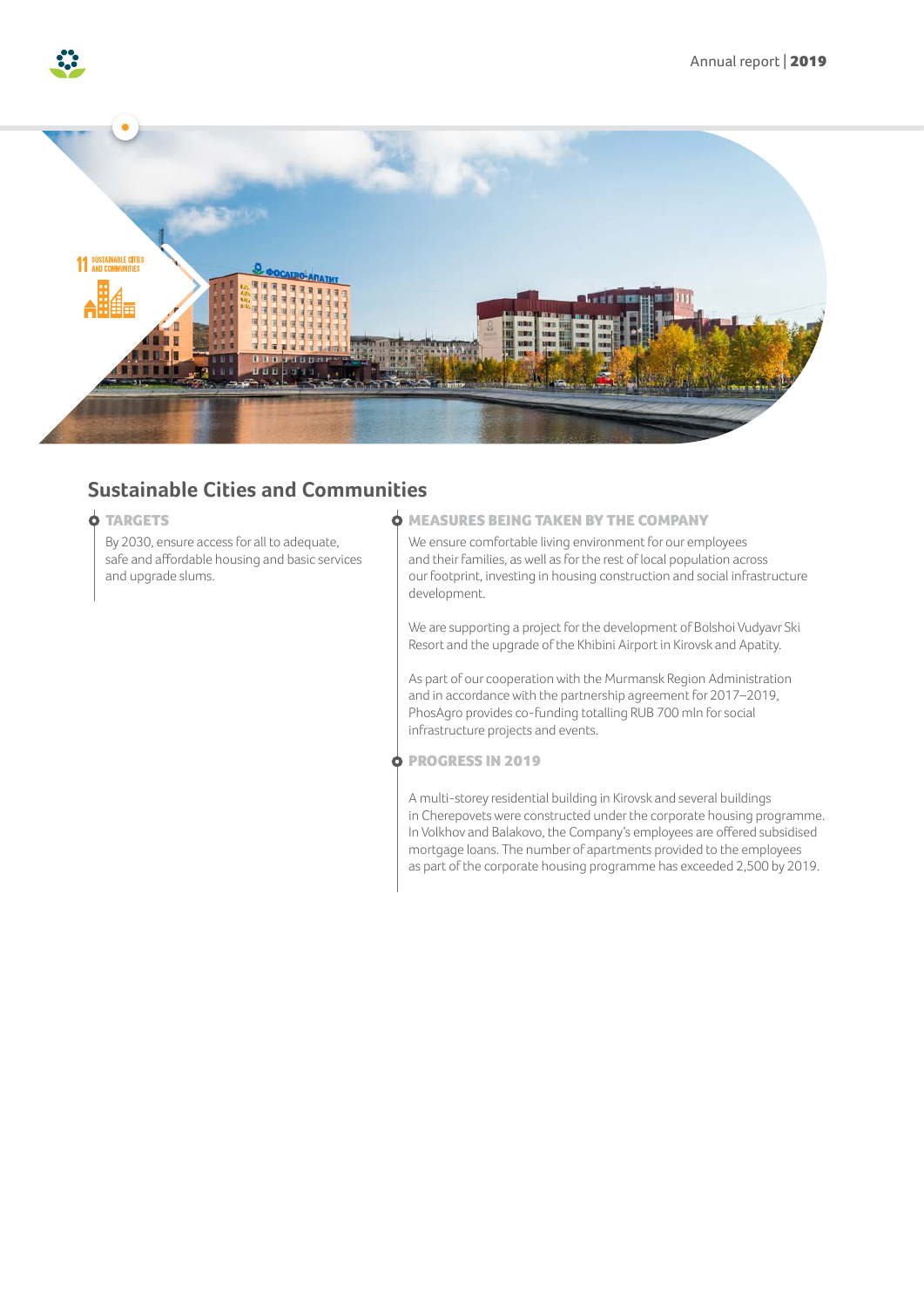



## **Responsible Consumption and Production**

Ĥ.

#### **O** TARGETS

1. By 2020, achieve the environmentally sound management of chemicals and all wastes throughout their life cycle, in accordance with agreed international frameworks, and significantly reduce their release to air, water and soil in order to minimise their adverse impacts on human health and the environment.

2. By 2030, substantially reduce waste generation through prevention, reduction, recycling and reuse.

3. Encourage companies, especially large and transnational companies, to adopt sustainable practices and to integrate sustainability information into their reporting cycle.

#### **O MEASURES BEING TAKEN BY THE COMPANY**

1. NIUIF (part of the Group) is developing a technology for the integrated treatment to recycle waste from wet-process phosphoric acid production into ammonium sulphate.

As part of the Green Chemistry for Life, a project implemented jointly with UNESCO, PhosAgro launched a grant programme to support research on phosphogypsum processing.

- 2. We allocate substantial funds to projects aiming to prevent generation ò. of waste or recycle it in an efficient manner.
- $\phi$  3. We employ production technologies that help preserve non-renewable resources. PhosAgro possesses power generation facilities of its own with a total capacity of 210 MW, covering more than 40% of the Group's energy needs.
- **O PROGRESS IN 2019**
- 1. In partnership with UNESCO and the International Union of Pure and Applied Chemistry (IUPAC), the Company provided grants to young experts engaged in research and development in green chemistry. One of the grants, which was awarded for the third time, aims to support research in phosphogypsum recycling and reuse.
- $\phi$  2. In 2019, we continued the re-equipment of aluminium fluoride production to use all the fluorine extracted as a result of phosphate rock processing and reduce the amount of solid waste. We have launched a multi-purpose waste management facility as part of Ecoprom project at our site in Kirovsk.
- $\phi$  3. The Group has completed a large-scale investment project, a cutting edge granulated urea and ammonia production unit in Cherepovets, Vologda Region, an example of energy efficiency and sustainable use of natural resources.

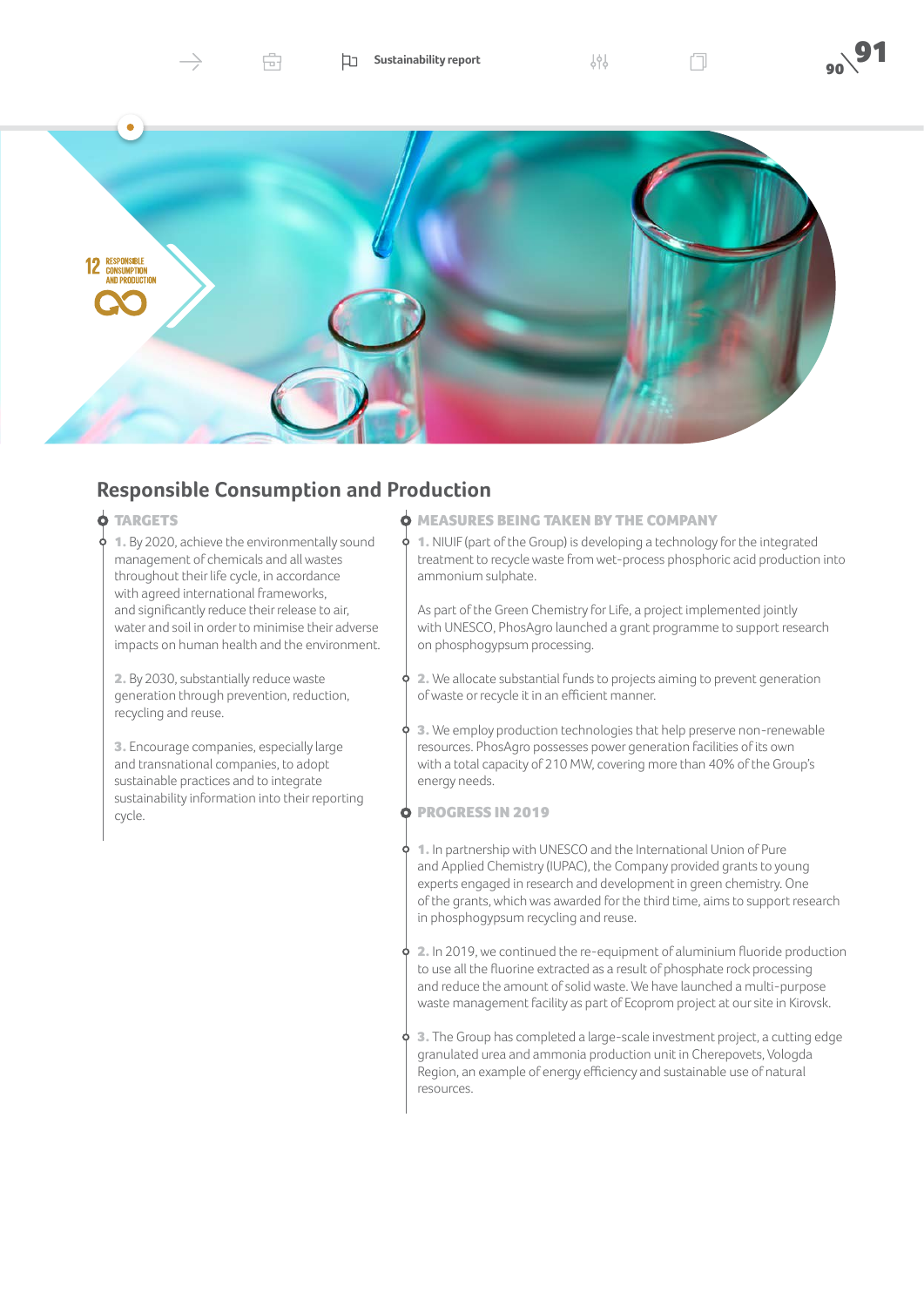

### **Life on Land**

- **O** TARGETS
- 1. By 2030, combat desertification, restore degraded land and soil, including land affected by desertification, drought and floods, and strive to achieve a land degradation-neutral world.
- 2. Take urgent and significant action to reduce the degradation of natural habitats, halt the loss of biodiversity and, by 2020, protect and prevent the extinction of threatened species.

#### MEASURES BEING TAKEN BY THE COMPANY

1. The Company and the Food and Agriculture Organisation of the United Nations (FAO) are jointly running an initiative to promote efficient soil management solutions.

Under the initiative, Regional Soil Laboratories Networks (RESOLAN) are created and consolidated into Global Soil Laboratories Networks (GLOSOLAN) across Latin America, Asia, Africa, and Middle East. PhosAgro plays a key role in the project as the Group is developing a unified global framework to promote technology and know-how in sustainable land use and agriculture.

2. PhosAgro Group takes part in a programme for studying and protecting the Amur tiger population.

PROGRESS IN 2019 Ò

1. The Development of Sustainable Soil Management project was launched in January 2019. Its first stage is focused on designing the Soil Doctor Testing Kit to be distributed in the countries participating in the programme (5,000 farmers).

2. The Company spent RUB 10 mln on projects under the cooperation agreement for studying and protecting the Amur tiger population.